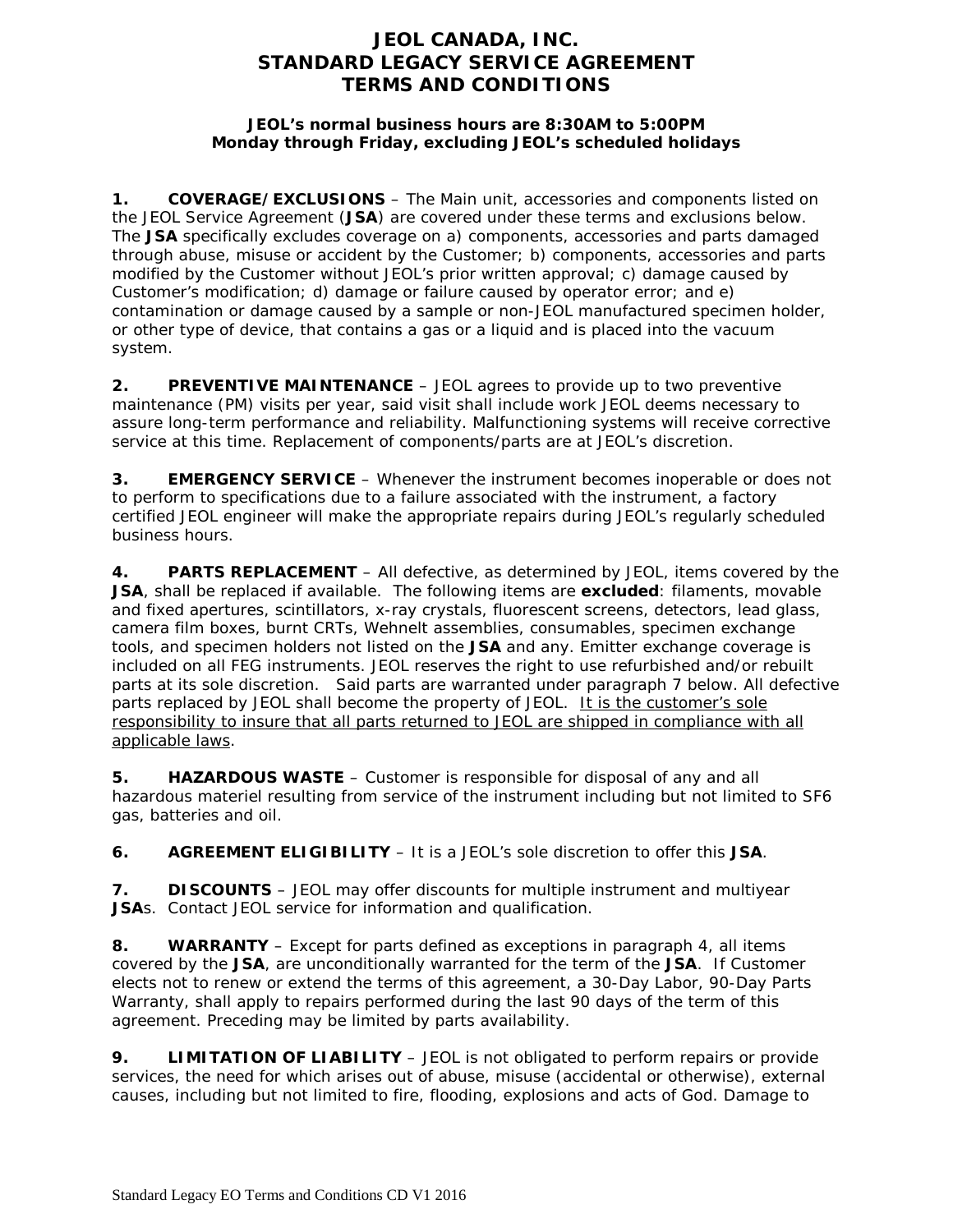## **JEOL CANADA, INC. STANDARD LEGACY SERVICE AGREEMENT TERMS AND CONDITIONS**

#### **JEOL's normal business hours are 8:30AM to 5:00PM Monday through Friday, excluding JEOL's scheduled holidays**

any equipment resulting from cooling water, supporting facilities, corrosive atmosphere, strikes, transportation delays, unavailability of replacement parts, delays by suppliers of services or materials, line voltage variations, and similar environmental problems are also excluded. UNDER NO CIRCUMSTANCES SHALL JEOL BE LIABLE FOR ANY DAMAGES RESULTING FROM THE LOSS OF USE OF JEOL PRODUCTS, INCLUDING WITHOUT LIMITATION, INDIRECT, SPECIAL, CONSEQUENTIAL, INCIDENTAL OR PUNITIVE LOSSES, DAMAGES OR EXPENSES OR LOST PROFITS OR SAVINGS EVEN IF JEOL HAS BEEN ADVISED OF THEIR POSSIBLE EXISTENCE, OR EVEN IF JEOL HAS BEEN ADVISED OF THE POSSIBILITY OF SUCH DAMAGES, OR BOTH. WITH THE EXCEPTION OF LIABILITIES RESULTING FROM JEOL'S SOLE GROSS NEGLIGENCE, JEOL'S TOTAL LIABILITY HEREUNDER SHALL IN NO WAY EXCEED THE TOTAL PRICE OF THIS SERVICE AGREEMENT.

**10. CHILLER COVERAGE** –Chiller coverage excludes the "facility supplies to" or the "facility returns from" the chiller unit. Damage arising out of connecting hoses, water pressure, or other circumstances outside of JEOL USA, Inc.'s direct action or control is excluded. JEOL recommends customer install safeguards to monitor and protect against leakage. The Customer agrees to indemnify, defend and hold harmless JEOL USA, Inc. its officers, directors, employees, agents, licensors, suppliers and any third party providers from and against all losses, expenses, damages and costs, including reasonable attorneys' fees, resulting from any damages as described.

**11. CONFIDENTIAL DATA –** If Customer requires any personal and/or confidential data, including but not limited to, social security numbers, health/medical records or any data that JEOL, USA, Inc. has a legal duty to keep confidential, Customer represents, warrants and certifies that it will hold confidential data in the strictest of confidence and will not use or disclose said data except to the extent required by law or authorized by JEOL in writing. Said confidential data shall be safeguarded according to commercially reasonable standards and protected at the same level as Customers own confidential data.

**12. INSURANCE** – JEOL maintains insurance policies which have the following limitations; (a) Comprehensive general liability insurance with a limit of \$1,000,000 (one million) for each occurrence and \$2,000,000 (two million) in the aggregate. (b) Statutory Workers Compensation insurance. Copies of certificates are available upon request.

**13. TERMS/PAYMENT SCHEDULE –** Payment is due within 30 days from the start of the **JSA** or invoice. A 6% interest charge per month or the maximum permitted by province, whichever is less, will be assessed on late payments after the first month. JEOL offers payment plans at an additional fee. Semi-Annual in Advance at 3.5%, Quarterly in Advance at 5.25%, Monthly at 7%, Quarterly in Arrears at 8.75%, Semi-Annual in Arrears at 10.5%. JEOL reserves the right to withhold service if customer fails to make payment as due.

**14. ACCEPTANCE** This is JEOL's offer to sell at the prices and under the terms and conditions stated herein. Any type of counteroffer, including any and all terms and conditions contained in said counteroffer and/or PO, are hereby expressly rejected. JEOL, USA, INC. will only perform under the **JSA** based on JEOL's terms and conditions. The **JSA** specifically excludes any and all customer terms and conditions. Acceptance of JEOL's terms and conditions is demonstrated by signature, receipt of a valid purchase order, payment, or performance hereunder. IT IS EXPRESSLY AGREED THAT THESE TERMS WILL SUPERSEDE AND TAKE PRIORITY OVER ANY ADDITIONAL OR INCONSISTENT TERMS AND CONDITIONS